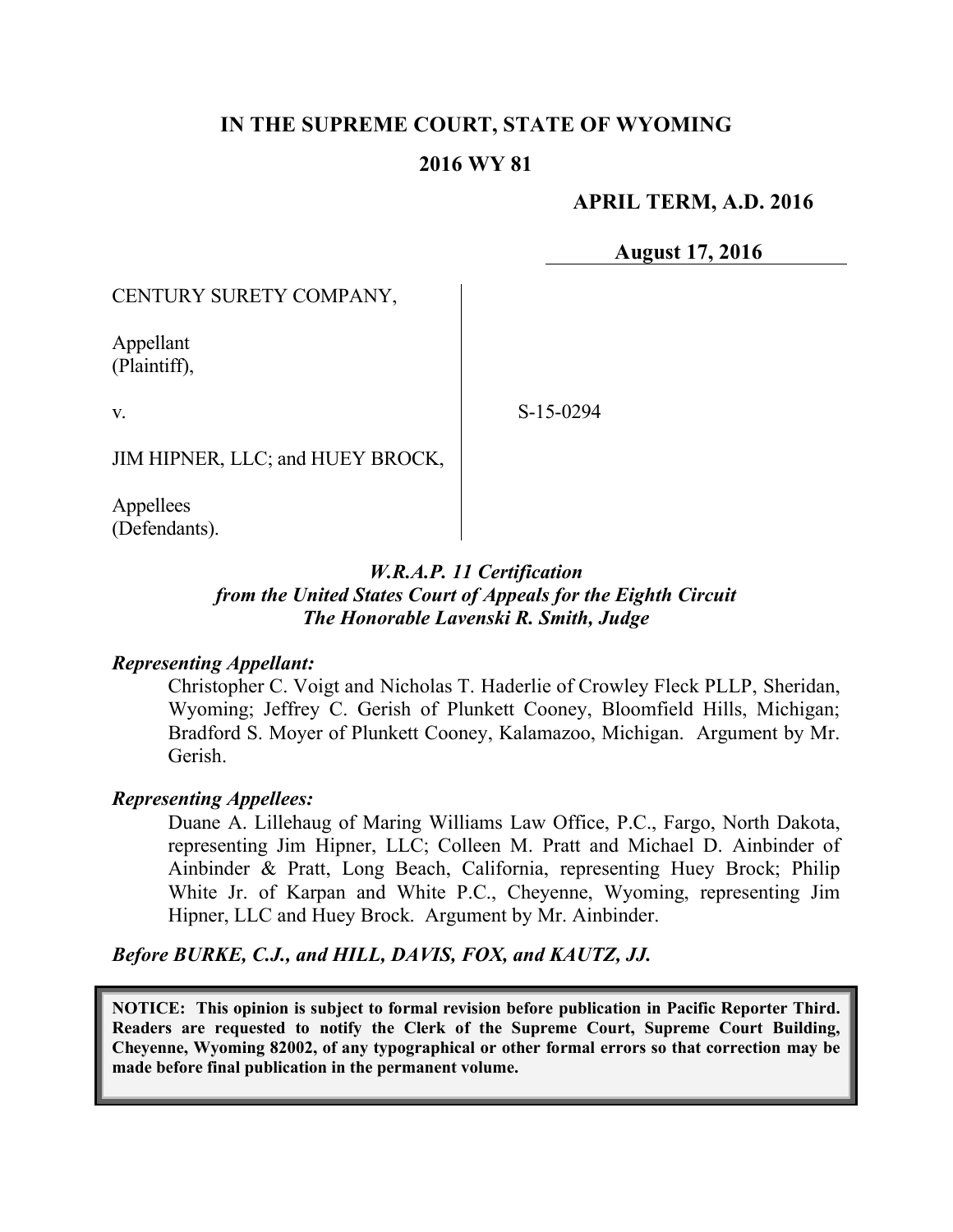#### **FOX, Justice.**

[¶1] The United States Court of Appeals for the Eighth Circuit certified a question to this Court concerning the enforceability of an insurance policy notice provision. Specifically, the Eighth Circuit asked:

> [W]hether, under Wyoming law, an insurer must be prejudiced before being entitled to deny coverage when the insured has failed to give notice "as soon as practicable." Many states have expressly adopted a notice-prejudice rule under which an insurer will only be able to disclaim coverage if it demonstrates it was actually prejudiced by late notice. *See* 46A C.J.S. Insurance § 1769. To date, Wyoming has not.

We answer in the affirmative.

#### *FACTS*

[¶2] Although the parties provided a record containing various documents, we find it unnecessary to refer to that record. Where a question of law is certified to this Court pursuant to W.R.A.P. 11, we rely upon the factual determinations of the certifying court. *Wexpro Co. v. Brimhall*, 7 P.3d 42, 43 (Wyo. 2000); *Allhusen v. State By and Through Wyo. Mental Health Professions Licensing Bd*., 898 P.2d 878, 881 (Wyo. 1995). The following facts were provided in the Eighth Circuit's Order for Certification of Questions of State Law:

> In 2010, [Jim Hipner, LLC ("Hipner")], a trucking company, obtained a \$2 million umbrella policy ("Century Policy") from Century [Surety Company ("Century")] in order to secure a contract with a customer. In paragraph 3, the Century Policy contains the following notice provision:

> > b. If you notify any "underlying insurer" of an "occurrence" or an offense involving "bodily injury" or "personal and advertising injury", you must see to it that we are also notified in writing as soon as practicable.

Later, in the same paragraph, the Century Policy contains an exclusion provision that states:

> Failure to notify us, as required per paragraphs 3.a. and 3.b. above, of an "occurrence" or offense as soon as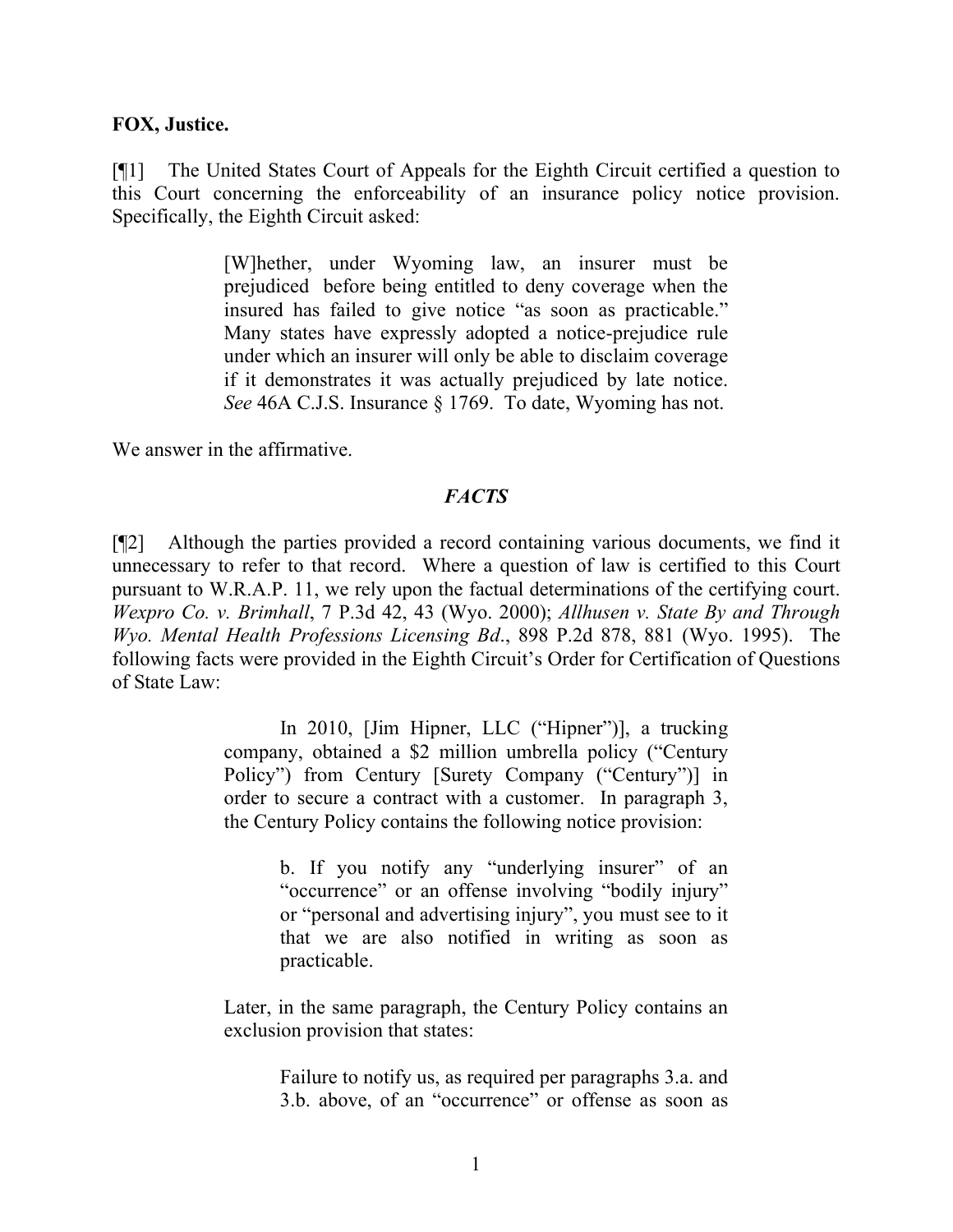practicable will result in exclusion of coverage whether we are prejudiced or not.

On March 31, 2011, one of Hipner's drivers created a road obstruction that produced an injury-generating, multivehicle collision ("the accident") in North Dakota. According to the North Dakota Motor Vehicle Crash Report, a passenger in a car that was rear-ended by another vehicle suffered injuries deemed minor at the time. The Motor Vehicle Crash Report indicates that the other persons involved in the accident had "non-incapacitating" injuries at the time of the accident. Jim Hipner ("Jim"), a co-owner of Hipner, learned of the accident the same day that it occurred.

Jim testified that, upon his arrival to the scene of the accident, the state patrol officer told him "there were no serious injuries." Jim also testified that the officer told him that one of the passengers had "some numbness or tingling," but that "it was nothing to worry about" and that this "happens quite often in these cases." According to the medical records, one person, Huey Brock, arrived at Trinity Hospital on March 31 unable to move his arms or legs.

On the day of the accident, Jim called and reported the accident to representatives at Willis of Wyoming and Great West Casualty Company ("Great West"), the underlying primary insurance companies for Hipner. But, no one at Hipner notified Century. In his deposition, Jim stated that he thought notifying Willis of Wyoming satisfied his obligations to notify all of the insurance companies. On March 31, Great West set up a claim and began investigating the accident.

Brock's injuries rendered him quadriplegic. Jim testified that he did not know that Brock sustained significant injuries from the accident until May 2011. On September 20, 2011, Century was notified of the accident indirectly when Willis of Wyoming sent Century the policy renewal for Hipner. The next day, Century created an umbrella claim relating to the accident. On December 31, 2011, Great West sent its claim file, including the investigation materials, to Century. Century did not perform its own investigation of the accident because "[t]he duty to investigate the accident fell upon Great West Casualty. Century Surety relied upon Great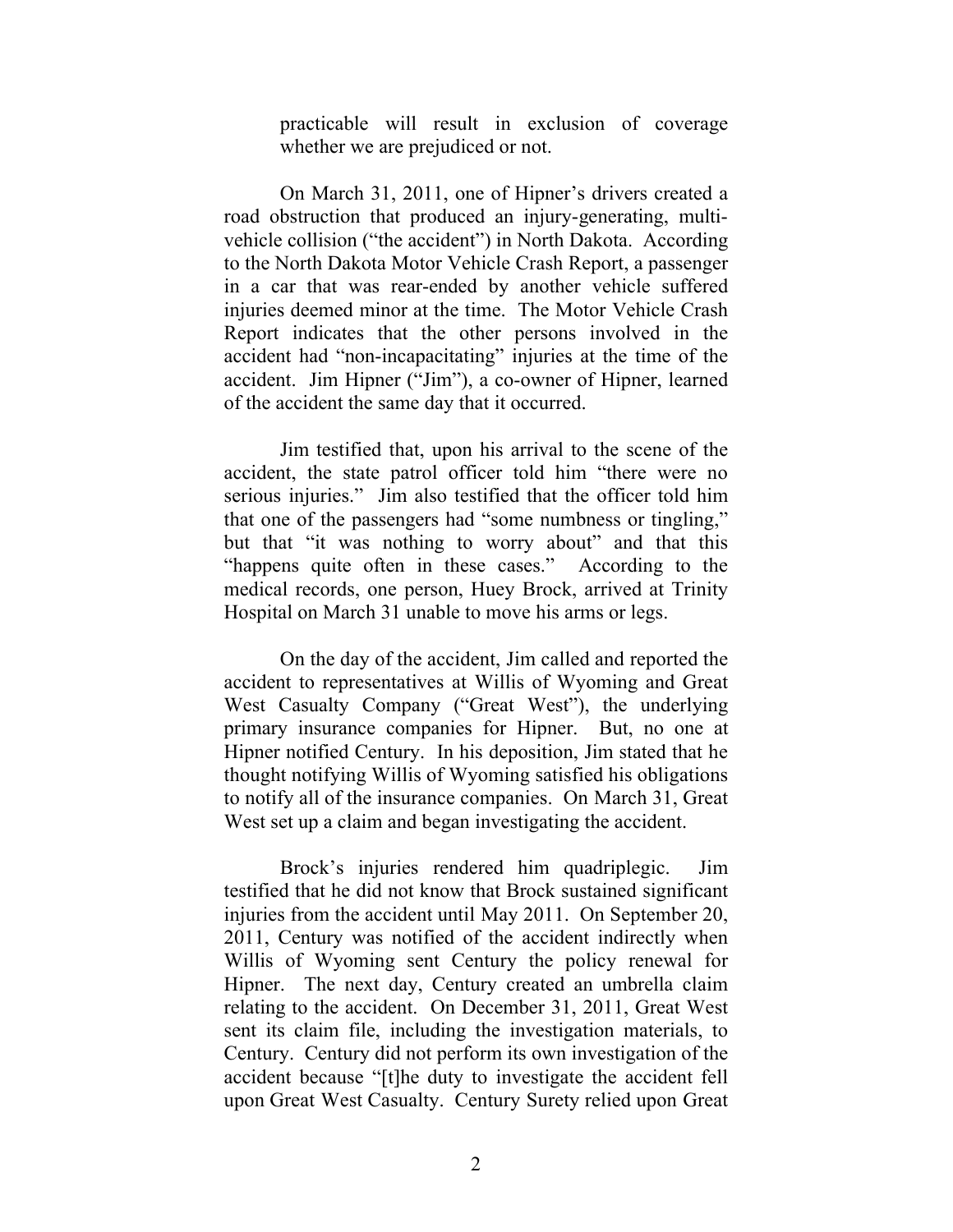West Casualty to perform a competent investigation." Nevertheless, Century later found fault with Great West's investigation, claiming it was not thorough enough. In November 2012, Century received Brock's settlement demand but declined to participate in the settlement "based upon lack of coverage for Jim Hipner LLC under the Century Policy coupled with serious questions regarding liability and damages."

Century then filed the instant action in federal court seeking a declaratory judgment that Century does not have an obligation to defend or indemnify Hipner in connection with any claims arising out of or relating to the accident. Both Hipner and Brock filed motions for summary judgment, or in the alternative a motion for partial summary judgment, requesting Century's claims for declaratory relief be denied. Century, in response, filed a cross-motion for summary judgment seeking a declaration that it has no obligation to defend or indemnify Hipner in connection with the accident. Specifically, Century argued that it is not liable under Wyoming law because Hipner failed to provide written notice "as soon as practicable" as required by the Century Policy.

The district court determined that although the Century Policy clearly and unambiguously requires written notice of a claim, the "as soon as practicable" requirement is ambiguous. Citing to *Pacheco v. Continental Cas. Co.*, 476 P.2d 166 (Wyo. 1970), the district court concluded that Wyoming courts have found similar language ambiguous. After a "balancing of the beneficiary's right to have the policy liberally construed in his favor with the legitimate interest of the insurer in being protected from stale claims," *Pacheco*, 476 P.2d at 169, the district court found that Century received timely notice under the Century Policy as a matter of Wyoming law.

[¶3] Century appealed to the United States Court of Appeals for the Eighth Circuit. On December 28, 2015, the Eighth Circuit filed the Order for Certification of Questions of State Law, stating the question quoted above, *see supra* ¶ 1. On January 20, 2016, this Court issued a Notice of Agreement to Answer Certified Question.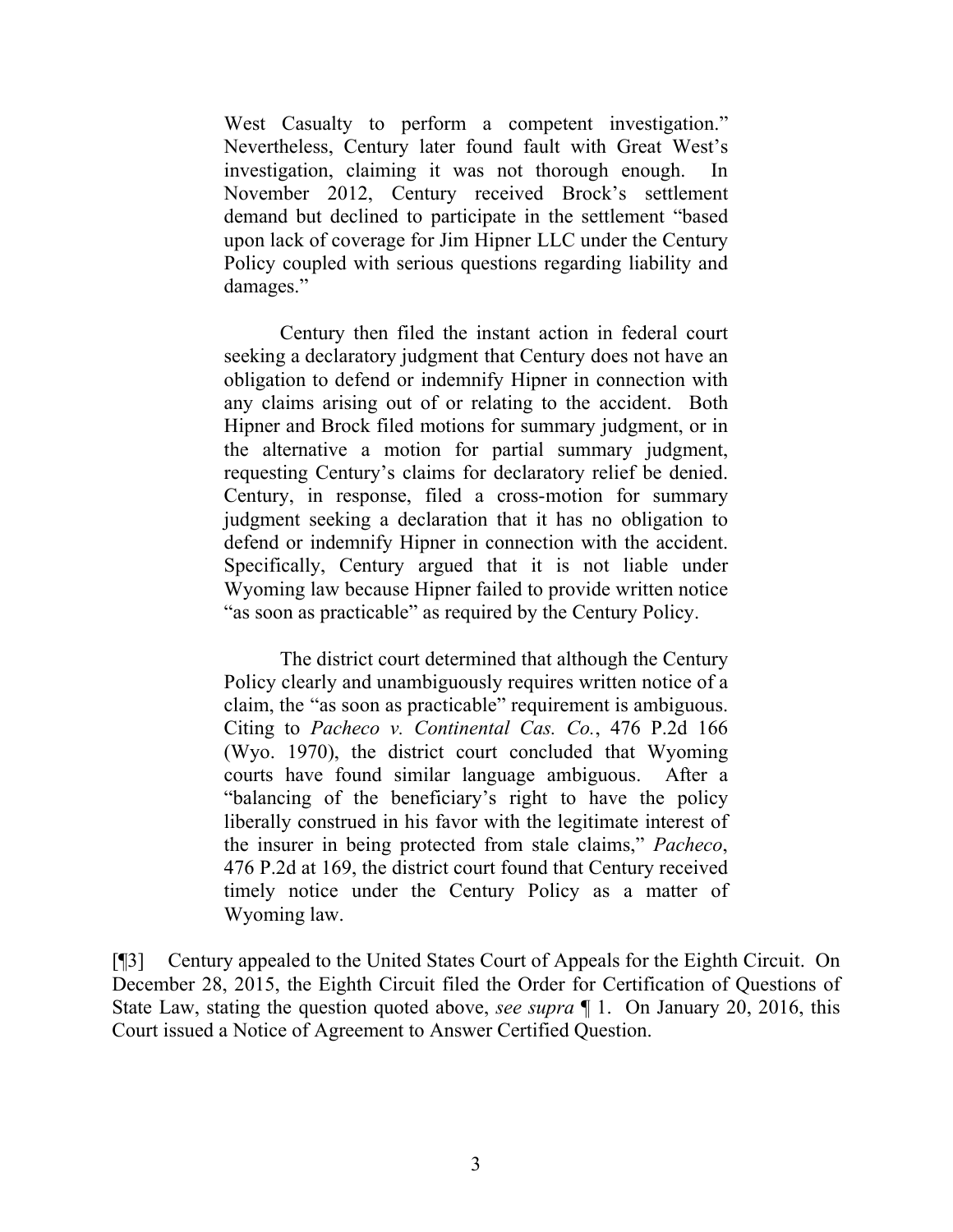### *STANDARD OF REVIEW*

[¶4] Pursuant to W.R.A.P. 11.01, we may answer a question of law that may be determinative of a cause pending in the certifying court for which there appears to be no controlling precedent from this Court. *Preston v. Marathon Oil Co.*, 2012 WY 66, ¶ 4, 277 P.3d 81, 83 (Wyo. 2012). Certified questions are queries of law that are reviewed de novo. *Id.*; *State v. Mares*, 2014 WY 126, ¶ 10, 335 P.3d 487, 493 (Wyo. 2014).

*State v. Black Hills Power, Inc.*, 2015 WY 99, ¶ 4, 354 P.3d 83, 85 (Wyo. 2015).

## *DISCUSSION*

[¶5] In *North Fork Land & Cattle, LLLP v. First American Title Insurance Company*, 2015 WY 150, ¶ 14, 362 P.2d 341, 346 (Wyo. 2015), we explained that Wyoming courts interpret insurance policies like other contracts; however, we give insurance policy language "the plain meaning a reasonable insured would understand it to mean," and where terms are ambiguous, they are strictly construed against the insurer. We take this approach because insurance policies are contracts of adhesion where "the insured has little or no bargaining power to vary the terms . . . ." *Id*. (quoting *Doctors' Co. v. Ins. Corp. of America*, 864 P.2d 1018, 1024 (Wyo. 1993) (internal citations omitted)).

[¶6] Century argues that the policy language at issue is unambiguous and even a strict construction of that language in favor of Hipner requires its enforcement. Century also claims that because the notice provision language is not unconscionable, it must be enforced. Finally, Century avers that Wyoming law requires the rejection of the noticeprejudice rule (which requires an insurance company to be prejudiced before it can deny coverage based upon the violation of a notice provision in an insurance policy), especially in this case where the notice provision contains language requiring notice whether Century was prejudiced or not. In response, Hipner asserts that, regardless of the policy language, prejudice should be required when an insurer denies coverage based upon a failure to provide timely notice of a claim or occurrence and urges this Court to adopt the notice-prejudice rule because it is consistent with Wyoming precedent and is warranted by a variety of public policy considerations.

### *The Traditional Rule and the Notice-Prejudice Rule*

[¶7] Traditionally, courts held that in order to avoid liability or its duty to defend, an insurance carrier only needed to establish that an insured's notice of an occurrence or claim was untimely; prejudice to the insurer was irrelevant to the inquiry. Charles C. Marvel, Annotation, *Modern Status of Rules Requiring Liability Insurer to Show*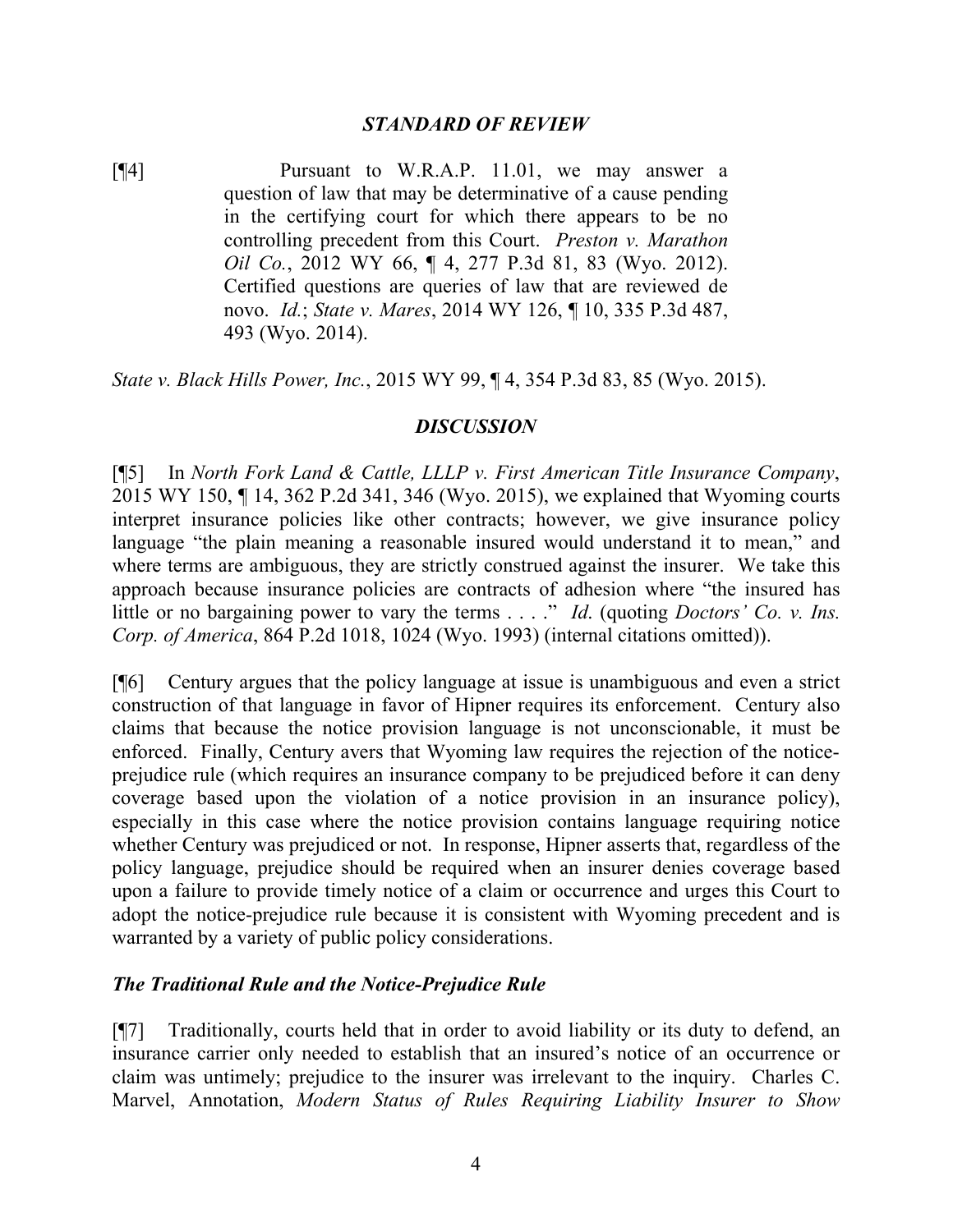*Prejudice to Escape Liability Because of Insured's Failure or Delay in Giving Notice of Accident or Claim, or in Forwarding Suit Papers*, 32 A.L.R.4th 141, § 2 (updated 2106). According to this view, "timely notice is not merely a technical requirement, but, rather, a valid prerequisite to coverage, and any prejudice resulting from a delay in giving notice becomes immaterial." 13 Steven Plitt et al., *Couch on Insurance* § 193:32 (3d ed. updated 2016). This approach "is grounded upon a strict contractual interpretation of insurance policies under which delayed notice was viewed as constituting a breach of contract, making the issue of insurer prejudice immaterial." *Clementi v. Nationwide Mut. Fire Ins. Co.*, 16 P.3d 223, 227 (Colo. 2001) (citing *Alcazar v. Hayes*, 982 S.W.2d 845, 849 (Tenn. 1998); *Aetna Cas. & Sur. Co. v. Murphy*, 538 A.2d 219, 220 (Conn. 1988) (*overruled in part on other grounds by Arrowood Indem. Co. v. King*, 39 A.3d 712, 725 (Conn. 2012)); *Ouellette v. Maine Bonding & Cas. Co.*, 495 A.2d 1232, 1234 (Me. 1985); *Brakeman v. Potomac Ins. Co.*, 371 A.2d 193, 195 (Pa. 1977)). A handful of jurisdictions still follow the traditional rule. 13 Plitt, *supra*, § 193:32 (citing cases); 1 Barry. R. Ostrager and Thomas R. Newman, *Handbook on Insurance Coverage Disputes* § 4.05[a] (17th ed. 2015).

[¶8] Many courts and commentators have acknowledged the public policy rationales justifying the inclusion of notice provisions in insurance policies. For example, the Tennessee Supreme Court noted:

> The purpose of a policy provision requiring the insured to give the company prompt notice of an accident or claim is to give the insurer an opportunity to make a timely and adequate investigation of all the circumstances. An adequate investigation often cannot be made where notice is long delayed, because of the possible removal or lapse of memory on the part of witnesses, the loss of opportunity for examination of the physical surroundings and making photographs thereof for use at the trial, and the possible operation of fraud, collusion, or cupidity. Such a requirement tends to protect the insurer against fraudulent claims, and also against invalid claims made in good faith. If the insurer is given the opportunity for a timely investigation, reasonable compromises and settlements may be made, thereby avoiding prolonged and unnecessary litigation.

*Alcazar v. Hayes*, 982 S.W.2d 845, 849 (Tenn. 1998) (quoting 1 Eric Mills Holmes & Mark S. Rhodes, *Appleman on Insurance* § 4.30 (2d ed. 1996) and citing 13A George J. Couch, et al., *Couch on Insurance* § 49:50 (2d rev. ed. 1982); Richard L. Suter, *Insurer Prejudice: An Analysis of an Expanding Doctrine in Insurance Coverage Law*, 46 Me. L. Rev. 221, 223-24 (1994); F. Warren Jacoby, Comment, *The Materiality of Prejudice to the Insurer as a Result of the Insured's Failure to Give Timely Notice*, 74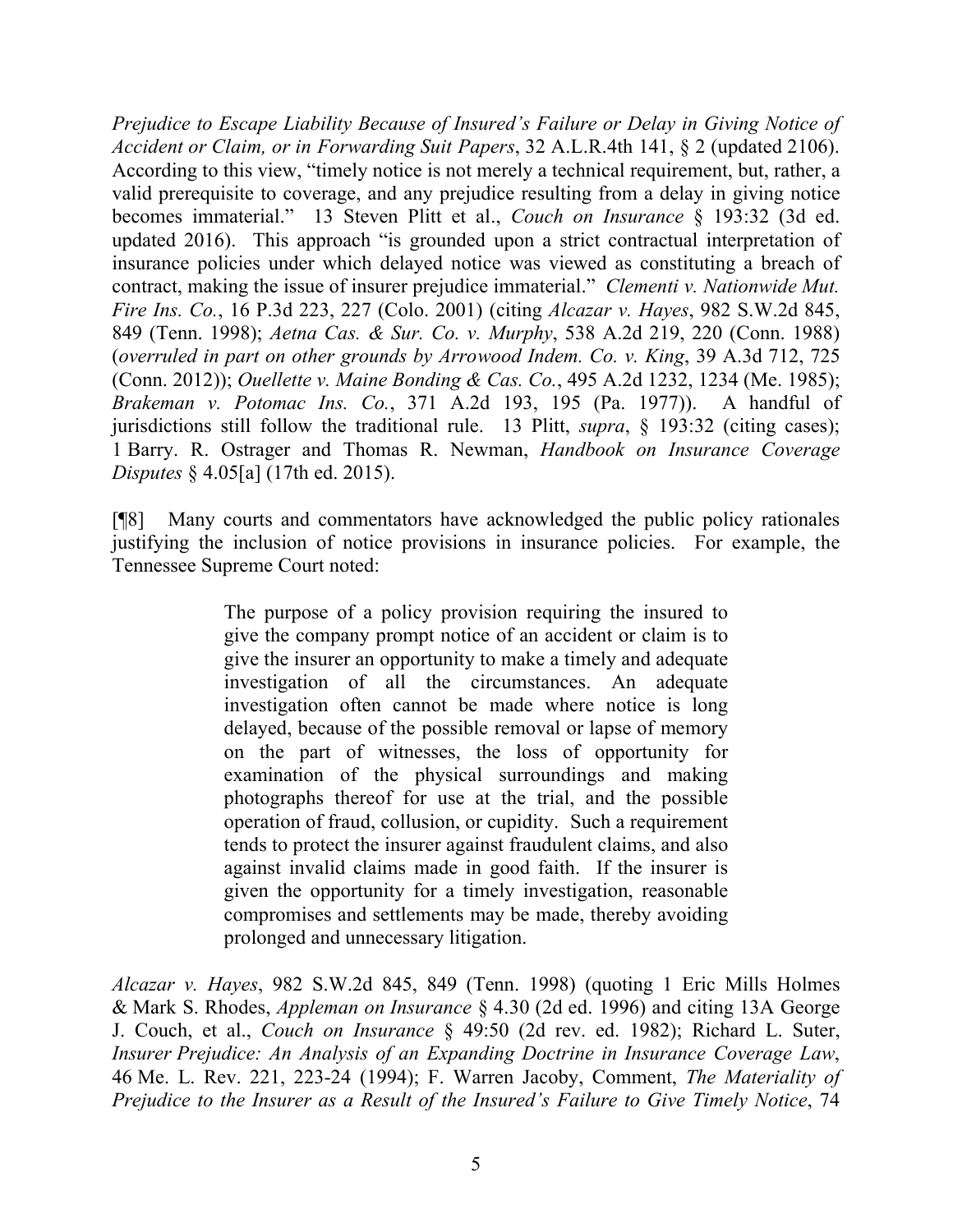Dick. L. Rev. 260, 262-63 (1970); Comment, 68 Harv. L. Rev. 1436, 1436-38 (1955)); *see also Pacheco v. Continental Cas. Co.*, 476 P.2d 166, 169 (Wyo. 1970). Further, the public can be harmed by untimely claims due to "increased premiums and inadequate insurance administration." *Alcazar*, 982 S.W.2d at 849. Prompt notice also enables insurers to preserve adequate reserve funds. *Utica Mut. Ins. Co. v. Fireman's Fund Ins. Companies*, 748 F.2d 118, 121 (2d Cir. 1984) ("Prompt notice permits the insurer to . . . adjust its books in order to maintain a proper reserve fund in light of the insured's claim.").

[¶9] Recognizing that this public policy is not harmed by requiring insurers to be prejudiced before denying coverage for late notice, many courts have adopted the noticeprejudice rule which requires proof of prejudice for an insurer to avoid liability in the event that a policyholder provides them with untimely notice of an occurrence. 13 Plitt, *supra,* § 193:49; 1 Jeffrey E. Thomas and Francis J. Mootz, III, *New Appleman on Insurance Law* § 4.04[4][d][ii] (2015); *Clementi*, 16 P.3d at 229 ("Since the purpose of a policy's notice requirement is to allow an insurer to adequately investigate and defend a claim, courts that have adopted the notice-prejudice rule have permitted an insurer to deny benefits only where its ability to investigate or defend the insured's claim was compromised by the insured's failure to provide timely notice.") A "vast majority" of jurisdictions now follow the modern trend and have adopted the notice-prejudice rule. *Alcazar*, 982 S.W.2d at 850; *Atlantic Cas. Ins. Co. v. Greytak*, 350 P.3d 63, 66 (Mont. 2015); *Prince George's Cty. v. Local Gov't Ins. Trust*, 879 A.2d 81, 94 n.9 (Md. 2005) (listing thirty-eight states and two territories that have adopted the rule as a matter of common law); *Ferrando v. Auto-Owners Mut. Ins. Co.*, 781 N.E.2d 927, 934 (Ohio 2002) ("Very few courts today follow the traditional approach in notice cases."). These courts have countenanced three policy justifications for departing from the traditional approach: 1) "the adhesive nature of insurance contracts"; 2) "the public policy objective of compensating tort victims"; and 3) "the inequity of the insurer receiving a windfall due to a technicality." *Ferrando*, 781 N.E.2d at 935; *see also Friedland v. Travelers Indem. Co.*, 105 P.3d 639, 646 (Colo. 2005).

[¶10] In *Brakeman v. Potomac Insurance Company*, 371 A.2d 193 (Pa. 1977), the Pennsylvania Supreme Court explained its departure from the traditional rule, remarking that the traditional approach fails to recognize the true nature of insurance contracts. The court stated:

> The rationale underlying the strict contractual approach reflected in our past decisions is that courts should not presume to interfere with the freedom of private contracts and redraft insurance policy provisions where the intent of the parties is expressed by clear and unambiguous language. We are of the opinion, however, that this argument, based on the view that insurance policies are private contracts in the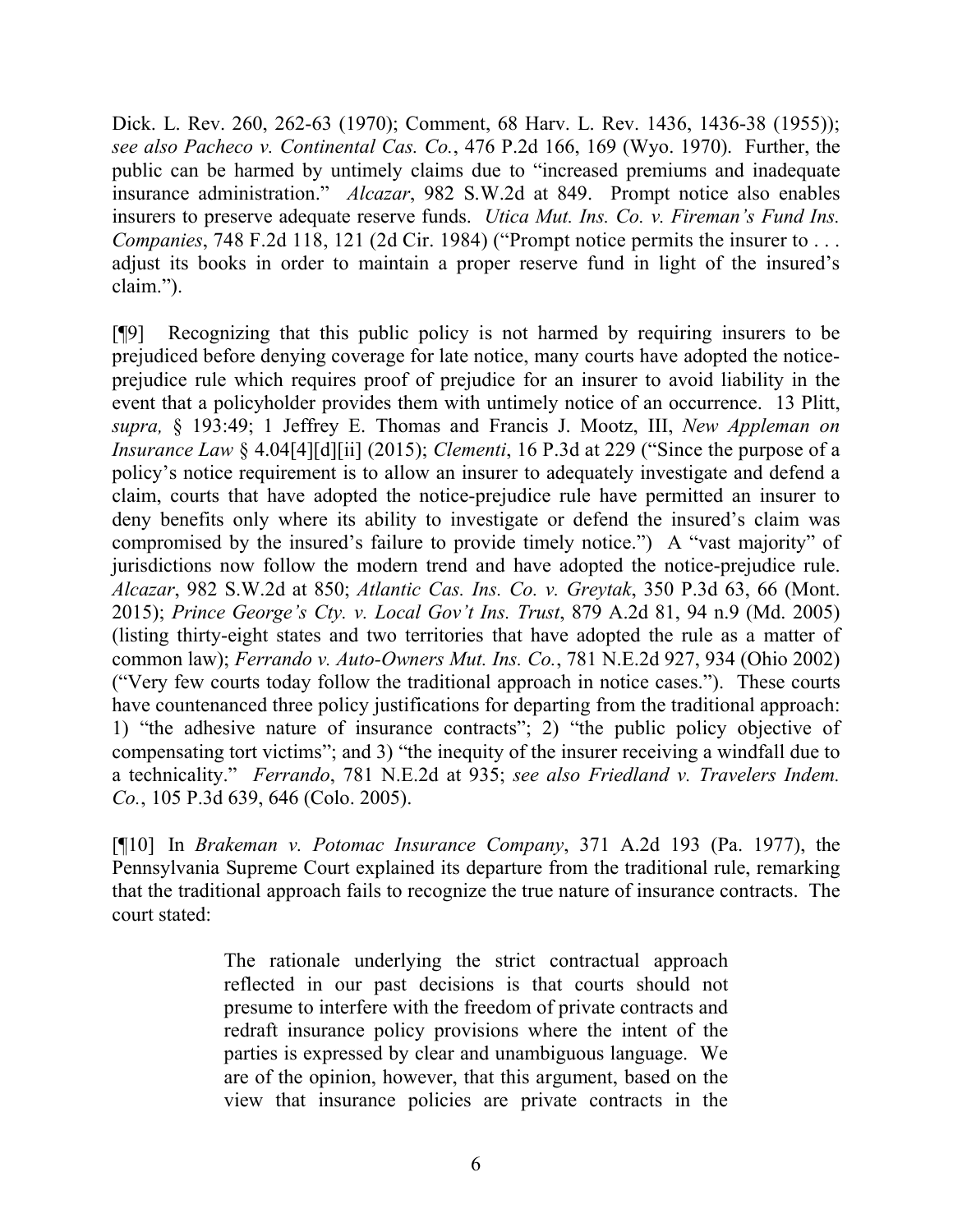traditional sense, is no longer persuasive. Such a position fails to recognize the true nat[u]re of the relationship between insurance companies and their insureds. *An insurance contract is not a negotiated agreement; rather its conditions are by and large dictated by the insurance company to the insured***.** The only aspect of the contract over which the insured can 'bargain' is the monetary amount of coverage. And, as we have recognized, notice of accident provisions, such as that with which we are concerned instantly, are uniformly found in liability insurance policies. *Meierdierck v. Miller*, 147 A.2d [406,] 408 [(Pa. 1959)]. Indeed, a review of the cases indicates that often the policies express the condition in identical language. In *Cooper v. Government Employees Insurance Co.*, 51 N.J. 86, 237 A.2d 870 (1968), the Supreme Court of New Jersey stated:

> '. . . (W)e have recognized that the terms of an insurance policy are not talked out or bargained for as in the case of contracts generally, that the insured is chargeable with its terms because of a business utility rather than because he read or understood them, and hence an insurance contract should be read to accord with the reasonable expectation of the purchaser so far as its language will permit.'

51 N.J. at 93, 237 A.2d at 873. Thus, an insured is not able to choose among a variety of insurance policies materially different with respect to notice requirements, and a proper analysis requires this reality be taken into account.

*Id*. at 196 (emphasis added); *see also* Susan Randall, *Freedom of Contract in Insurance*, 14 Conn. Ins. L.J. 107, 107-08 (2007) ("There is no 'bargain' to be protected [in an insurance policy]; instead, there is an agreement on terms over which the consumer has no control and the insurance company has incomplete control.").

[¶11] We have repeatedly recognized the unequal bargaining power between an insurance company and an insured, and in a number of cases, we have held that insurance policies are contracts of adhesion. *See, e.g.*, *Evans v. Farmers Ins. Exch.*, 2001 WY 110, ¶ 9, 34 P.3d 284, 286 (Wyo. 2001) ("Because insurance policies represent contracts of adhesion where the insured has little or no bargaining power to vary the terms, if the language is ambiguous, the policy is strictly construed against the insurer." (citation omitted)); *Harper v. Fidelity & Guar. Life Ins. Co.*, 2010 WY 89, ¶ 37, 234 P.3d 1211, 1222 (Wyo. 2010) (acknowledging "the usual disparity of bargaining power between an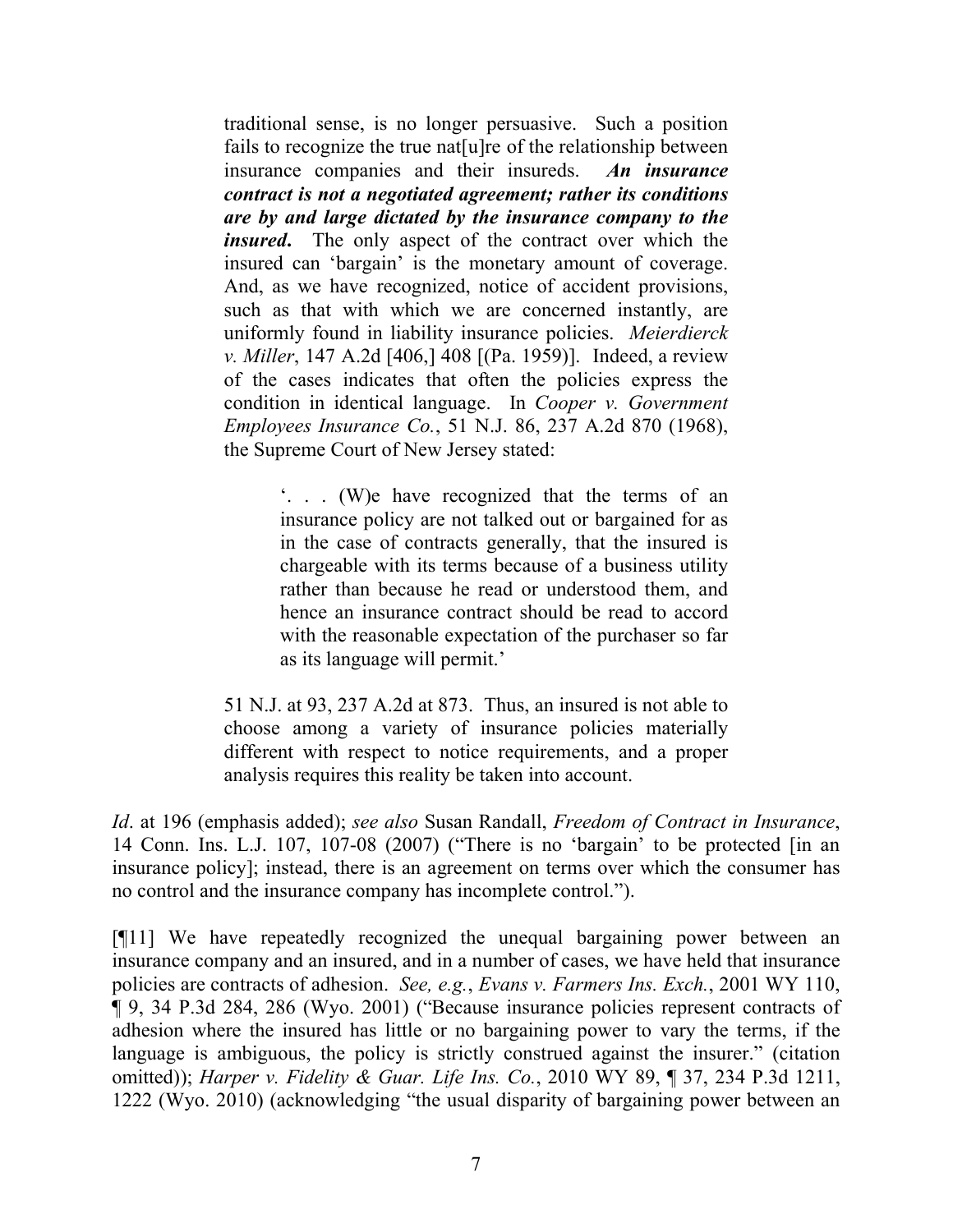insurer and the fact that insurance contracts are generally contracts of adhesion"); *Shaffer v. Winhealth Partners*, 2011 WY 131, ¶ 24, 261 P.3d 708, 714 (Wyo. 2011) (Golden, J., dissenting) ("[R]egardless of the source of one's health insurance, there is severely limited opportunity for negotiation as to the standard terms of the health insurance contract." (citation omitted)); *see also North Fork Land & Cattle*, 2015 WY 150, ¶ 14, 362 P.3d at 346; *T.M. ex rel. Cox v. Executive Risk Indem. Inc.*, 2002 WY 179, ¶ 8, 59 P.3d 721, 725 (Wyo. 2002); *Gainsco Ins. Co. v. Amoco Prod. Co.*, 2002 WY 122, ¶ 7, 53 P.3d 1051, 1056 (Wyo. 2002); *Doctors' Co.*, 864 P.2d at 1024; *St. Paul Fire & Marine Ins. Co. v. Albany Cty. Sch. Dist. No. 1*, 763 P.2d 1255, 1258 (Wyo. 1988).

[¶12] A second basis for adopting the notice-prejudice rule is the public interest in enforcing insurance contracts to further compensate accident victims, including innocent third parties. As one court explained, "adoption of the modern rule . . . promotes the social function of insurance coverage: providing compensation for injuries sustained by innocent members of the public." *Great American Ins. Co. v. C.G. Tate Constr. Co.*, 279 S.E.2d 769, 774 (N.C. 1981). "Insurance contracts are not purely private matters between insurance companies and their insureds; rather there is a public interest in automobile liability insurance contracts and that is the protection of innocent victims . . . ." *Alcazar*, 982 S.W.2d at 851 (quoting *Brakeman*, 371 A.2d at 198 n.8); *see also* Suter, 46 Me. L. Rev. at 235; David P. Leonard, *The New Wigmore: A Treatise on Evidence: Selected Rules of Limited Admissibility* § 6.4.3 (2016) ("Victim compensation is a well-recognized goal of the law, and broader insurance would help to assure that the compensation of accident victims does not depend on the fortuity of the wrongdoer's financial status.").

[¶13] Wyoming's legislature recognized this public interest when it enacted the Motor Vehicle Safety Responsibility Act, Wyo. Stat. Ann. §§ 31-9-101 through 31-9-415. That statute requires motor vehicle owners and operators to provide proof (via insurance, a bond, or depositing money with the director of the department of transportation) that they are financially able to meet a minimum level of damages to third parties that might result from accidents arising out of the use of their motor vehicle. Wyo. Stat. Ann.  $\S$ § 31-9-102(a)(xi) and 31-9-402 (LexisNexis 2015). In upholding the constitutionality of that act, we acknowledged the need to protect innocent parties and that insurance serves such a purpose. We explained that "[a]ny appropriate means adopted by the states to insure competence and care on the part of its licensees and to protect others using the highway is consonant with due process. Some states require insurance or its equivalent as a condition of the issue of a license." *Thornley v. Wyoming Highway Dep't, Motor Vehicle Div.*, 478 P.2d 600, 602 (Wyo. 1971) (citation omitted).

[¶14] A final justification given for adopting the notice-prejudice rule is that when prejudice to the insurer is required before it can deny coverage based upon late notice, "no undeserved windfalls will be reaped by the insurer." Suter, 46 Me. L. Rev. at 235. For example, the court in *Brakeman* reasoned that "[a]llowing an insurance company,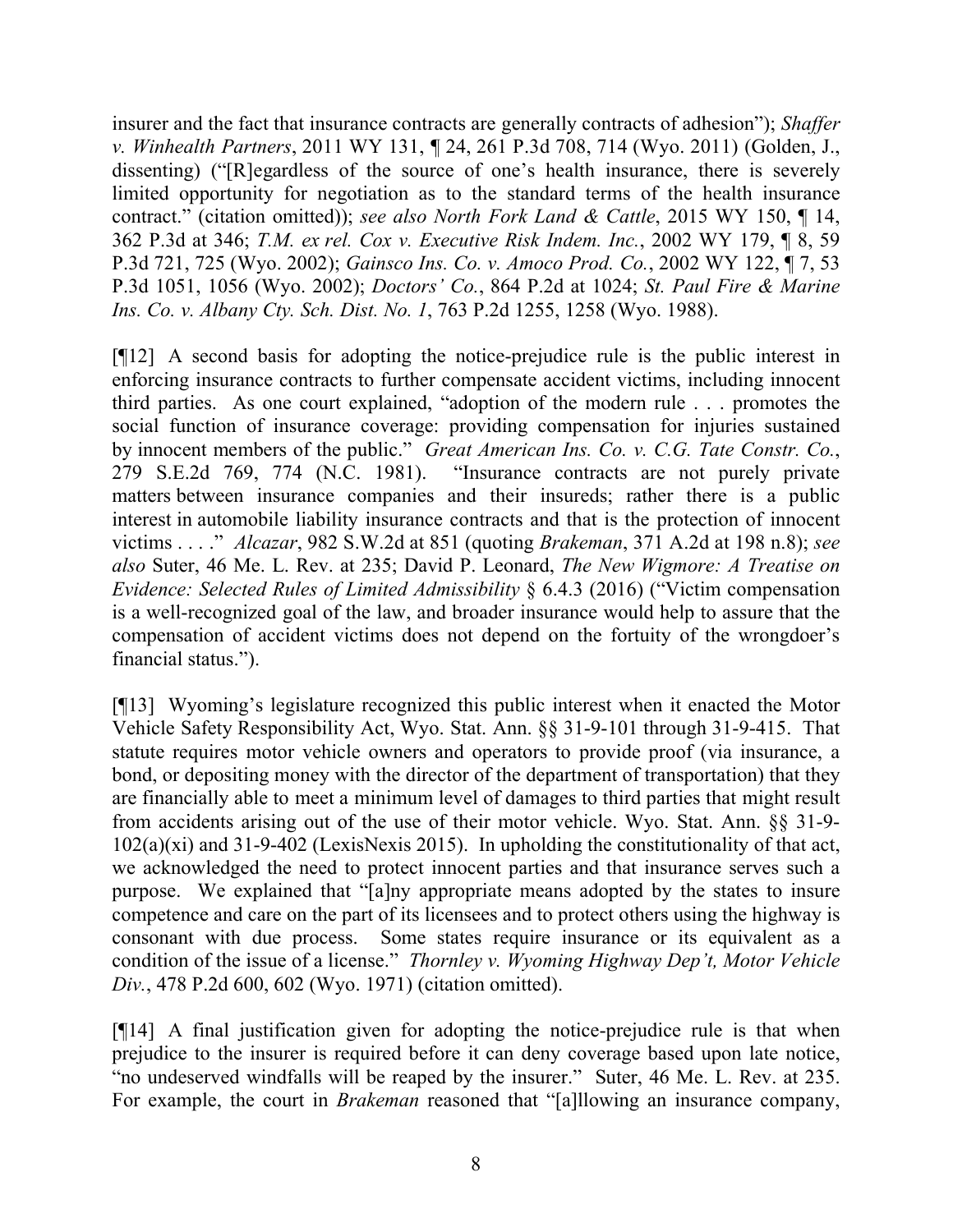which has collected full premiums for coverage, to refuse compensation to an accident victim or insured on the ground of late notice, where it is not shown timely notice would have put the company in a more favorable position, is unduly severe and inequitable." *Brakeman*, 371 A.2d at 198; *see also Foundation Reserve Ins. Co. v. Esquibel*, 607 P.2d 1150, 1152 (N.M. 1980) ("If we were to hold otherwise, a 'windfall for the insurer at the expense of the public' would result.") (citation omitted)). The Restatement (Second) of Contracts allows a court to excuse a party's failure to perform a condition in the contract if an inequitable forfeiture would occur and the condition is not a material part of the contract. Restatement (Second) of Contracts § 229 (updated 2016).

> The insurer prejudice rule is essentially an application of this principle. By excusing non-performance of procedural requirements in cases where an insurer has not been prejudiced, the court is essentially excusing the nonoccurrence of an immaterial condition. If the insured's failure to perform the condition did not result in prejudice to the insurer, the rule assumes that the condition was not a material part of the insurance contract.

Suter, 46 Me. L. Rev. at 235-36 (citing Restatement (Second) of Contracts § 229 (1979)). In Wyoming, we have expressed our disfavor of undeserved windfalls to insurance companies. *See Aaron v. State Farm Mut. Auto. Ins. Co.*, 2001 WY 112, ¶ 12, 34 P.3d 929, 932-33 (Wyo. 2001) (citations omitted) ("We will presume the payment of additional premiums was not intended to result in a 'windfall to the insurer' . . . .").

[¶15] Based upon these policy rationales, a majority of courts have overturned precedent following the traditional approach in favor of the notice-prejudice rule. *See, e.g.*, *Clementi*, 16 P.3d at 227; *Alcazar*, 982 S.W.2d at 853-54; *Cooperative Fire Ins. Ass'n of Vermont v. White Caps, Inc.*, 694 A.2d 34, 36-38 (Vt. 1997); *Great American Ins. Co.*, 279 S.E.2d at 774; *see also Ouellette*, 495 A.2d at 1235. We agree with these courts and hold that the better-reasoned approach is to require prejudice to the insurer before coverage may be denied based upon a violation of a notice provision contained in the policy. As the *Alcazar* court concluded:

> Though we are hesitant to carve out an exception to the axiom proscribing judicial alteration of the terms of an unambiguous contract, we have determined, due to compelling public policy justifications, that it is . . . appropriate to depart from a rigid application [of contract interpretation]. We join the vast majority of jurisdictions which take into consideration the degree to which the insurer has been prejudiced by the delay in notice.

*Alcazar*, 982 S.W.2d at 853.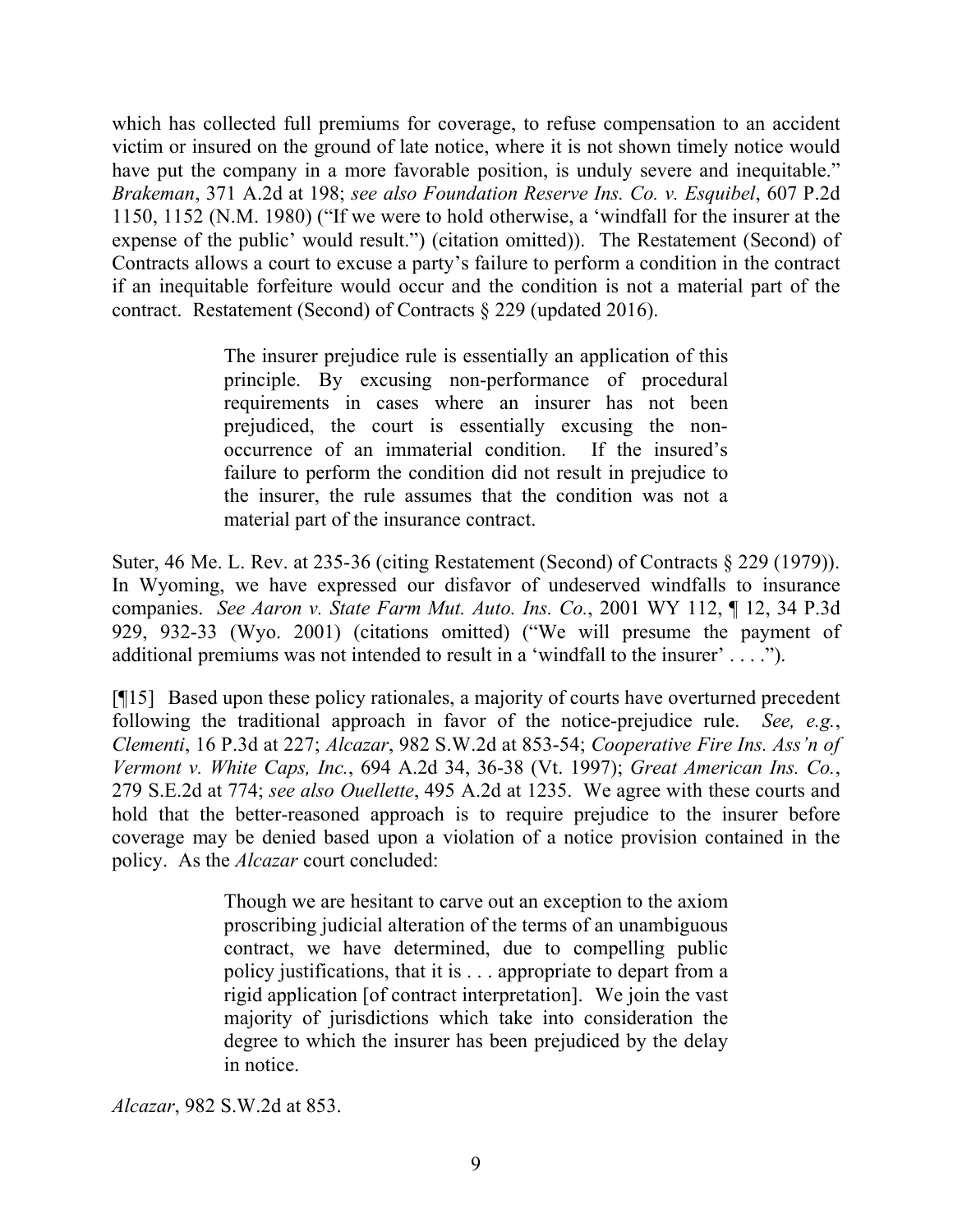[¶16] We note that while we have never had the occasion to adopt the notice-prejudice rule before now, our precedent is consistent with such an approach. In *Pacheco v. Continental Cas. Co.*, the insurer received notice of an accident three years after it occurred. We concluded that the untimely notice violated the policy requirement that the insured give notice "within 20 days after the alleged accident . . . or as soon thereafter as was 'reasonably possible.'" *Id*., 476 P.2d at 168. In reaching this conclusion, we considered the prejudice to the insurance company caused by this late notice:

> If a timely claim for accident benefits had been made, evidence pertaining to the happening of the accident and to the nature and extent of injuries, together with evidence of resulting complications, if any, could probably have been obtained at that time which cannot be obtained some three years later.

*Id*. at 168*.* We remarked that "a beneficiary's demand must be made within a reasonable time for the insurer to investigate the claim, i.e., before its staleness poses a substantial obstacle to ascertaining the facts surrounding the occurrence." *Id*. at 169.

[¶17] In *Brown v. Life Insurance Company of North America*, 8 P.3d 333 (Wyo. 2000), we considered prejudice to the insurer in our determination of whether timely notice had been provided. In the course of our discussion, we found the lack of prejudice to the insurer significant. We stated that "based on the record before us, [the insurer] does not have a viable defense based on prejudice because of an inability to investigate the claim." *Id*. at 337.

[¶18] Consistent with this precedent and the public policy rationales discussed in the preceding paragraphs, we find that a two-step approach to an insurer's claim of late notice is appropriate. This approach requires a preliminary determination that an insured's notice was untimely, in violation of the notice requirement contained in the insurance policy. The question of the timeliness of the insured's delay in providing notice will depend upon a number of factors, including, but not limited to, the language of the notice requirement in the policy, the timing of the notice, the insured's knowledge of the underlying facts and ability to provide notice, the sophistication of the parties, the type of insurance at issue, and the reasonableness of any delay. *See, e.g.*, *Northbrook Prop. & Cas. Ins. Co. v. Applied Sys., Inc.*, 729 N.E.2d 915, 922 (Ill. App. Ct. 2000). Once it is determined that notice was untimely, a court should then turn to the question of whether the insurer was prejudiced by that delay. If the insurer was prejudiced, then the insurer will be relieved of its obligation to provide coverage.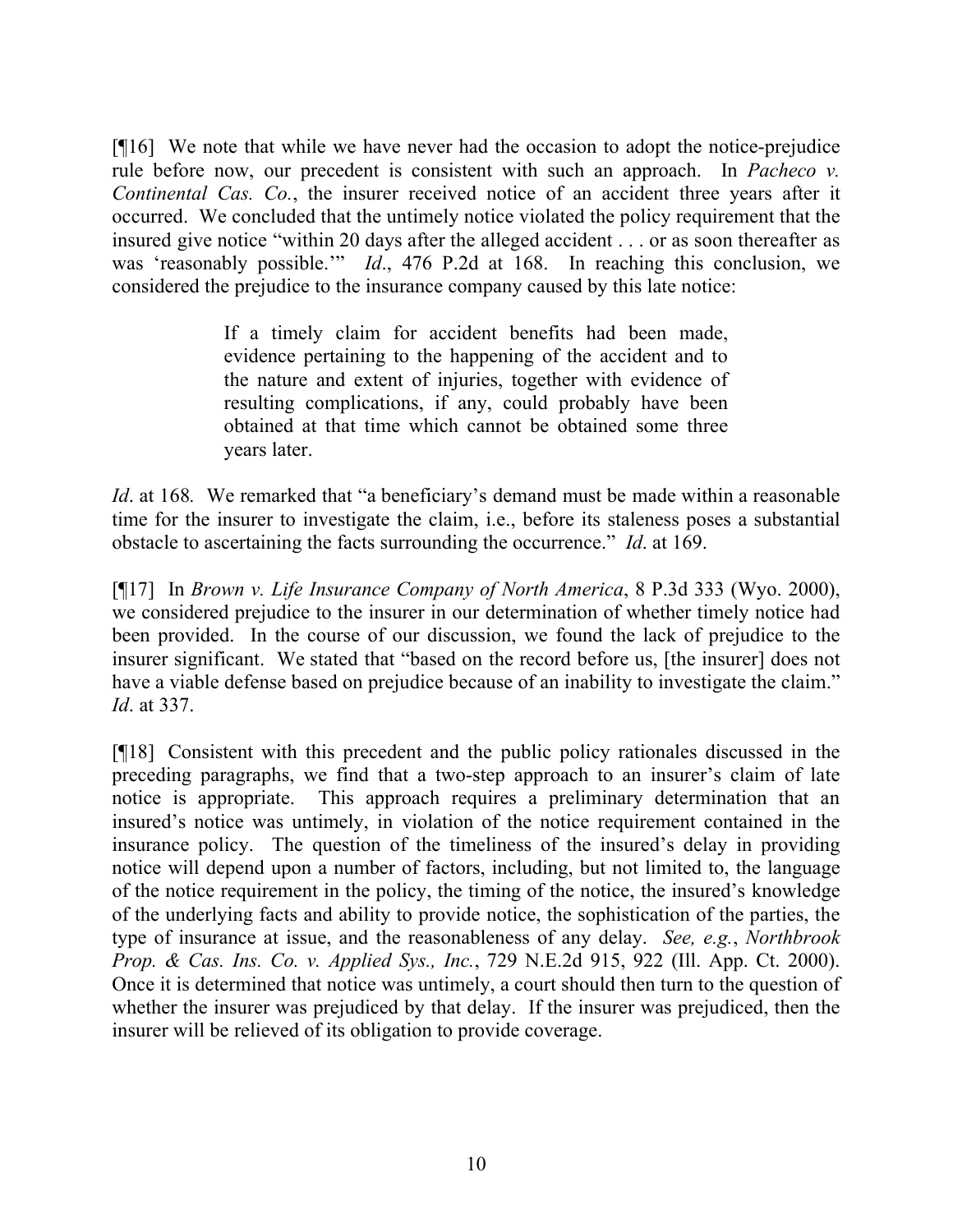# *The Century Policy*

[¶19] The Eighth Circuit's Order for Certification of Questions of State Law also requests this Court to answer the question of whether, under Wyoming law, an insurance clause is enforceable where it excludes coverage unless the insured notifies the insurer "as soon as practicable . . . whether [the insurer] [is] prejudiced or not." Century argues that this language is enforceable, regardless of whether we adopt the notice-prejudice rule. Hipner contends that once the notice-prejudice rule is adopted, this language is void as against public policy.

[¶20] "Contracts against public policy are considered illegal and void. Consequently, the parties to an insurance contract are free to agree to coverage terms as they desire so long as the policy terms do not violate public policy." 7 Steven Plitt et al., *Couch on Insurance* § 101:11 (3d ed. updated June 2016). Public policy may affect coverage through statutes and regulations, as we recognized in *Allstate Insurance Company v. Wyoming Insurance Department*, 672 P.2d 810, 820-21 (Wyo. 1983), where we explained that a policy provision is void as against public policy if it is contrary to statute. *See also* 7 Plitt, *supra*, § 101:12. Public policy may also affect coverage via the "jurisdiction's application of public policy to the construction of the insurance contract." 7 Plitt, *supra*, § 101:12. The types of public policy concerns that may require or exclude coverage are "arguably unlimited" but include the prevention of "illusory coverage when the insured purchases ineffective insurance protection" and the compensation of injuries to innocent third parties. 7 Plitt, *supra*, §§ 101:18, 101:20.

[¶21] Only two courts have considered policy language intending to override the noticeprejudice rule. In *Steadfast Insurance Company v. Casden Properties, Inc.*, 837 N.Y.S.2d 116, 117 (N.Y. App. Div. 1st Dep't 2007), the court applied California law and held that because California had adopted the notice-prejudice rule, an endorsement that waived the prejudice requirement for untimely notice was void as against public policy. Similarly, in *Service Management Systems, Inc. v. Steadfast Insurance Company*, 216 Fed. Appx. 662 (9th Cir. 2007), the court considered whether a clause stating that the insurer "shall not be required to establish prejudice resulting from noncompliance" with the notice provision would render the notice-prejudice rule inapplicable in that case. *Id*. at 664. The court held such language was "insufficient to defeat California's strong public policy behind the notice-prejudice rule." *Id*.

[¶22] Likewise, in this instance, the notice-prejudice rule is supported by sound public policy, as discussed above, *see supra* ¶¶ 9-15. Century cannot circumvent that rule by simply adding language to its policy stating that insufficient notice "will result in exclusion of coverage whether [Century is] prejudiced or not." We therefore hold that this language is void as against public policy.